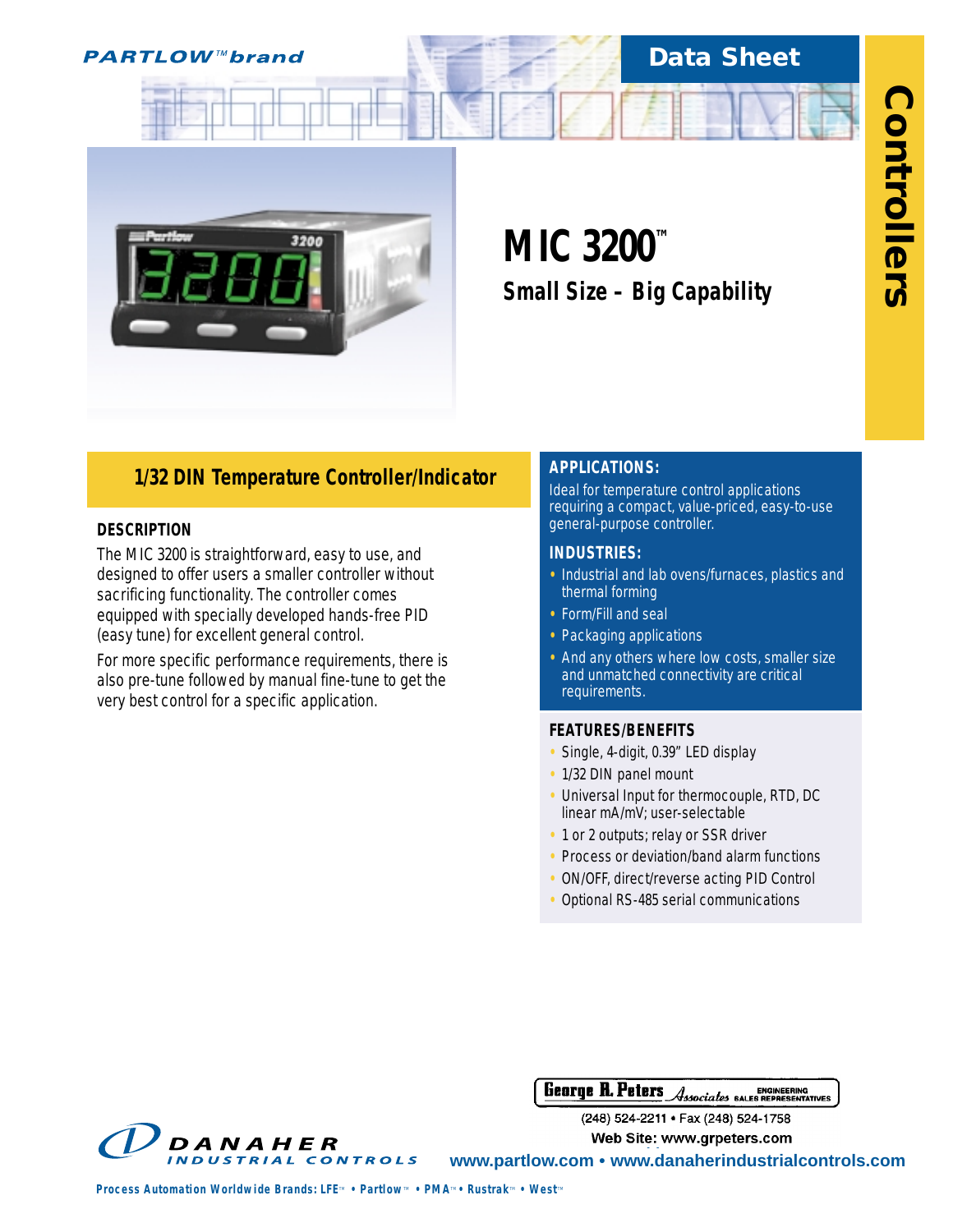# **PARTLOW™brand**

# *1/32 DIN Temperature Controller/Indicator*

# **SPECIFICATIONS\***

#### **STANDARD FEATURES**

#### Full PID capability

Single or dual outputs via relay or SSR driver

Indicator only, indicator with alarm or full contoller models available

One or two alarm outputs

Universal Input for thermocouple, RTD, DC linear mA/mV

#### **ENVIRONMENTAL CHARACTERISTICS**

- **Operating Temperature:** 0 to 55°C, 32 to 131°F
- **Storage Temperature:** -20 to 80°C, -4 to 176°F
- **Humidity:** 20 to 90% RH, non condensing

#### **ELECTRICAL**

**Line Voltage:** 90 to 264VAC, 50/60 Hz standard; 12 to 24VAC 50/60Hz or 12 to 30VDC (optional)

**Power Consumption:** 4 Watts maximum

#### **INPUTS**

**Thermocouple types:** J, K, T, R, S, B, and N. **RTD:** 100 ohm (.00385 Ohm/Ohm/C) **Millivolts:** 0 to 50mVDC, 10 to 50mVDC **Milliamps:** 0 to 20 or 4 to 20mADC,

#### **OUTPUTS**

**Relay:** SPDT, 2.0 A Resistive @ 120/240VAC **SSR Driver:** >10V DC into 500Ω minimum (50mA maximum)

#### **DISPLAY**

**Digital Display:** Four 7 segment LEDs, 0.39" high

**Status Indicators:** Individual LED indictors for Control, Alarm, and Configuration status

#### **ALARM ADJUSTMENT**

**Process Alarm:** ± Input Span **Deviation Alarm:** -1999 to + Input Span **Deviation Band Alarm:** 1 to Input Span

#### **CONTROL ADJUSTMENTS**

**On/Off Hysteresis:** 0.1% to 10.0% of Input Span

**Proportional Band:** 0.5% to 999.9% **Manual Reset:** 0% to 100%

**Auto Reset:** 1 sec to 99 minutes 59 seconds and OFF

**Rate:** 0 (OFF) to 9 mins. 59 sec

**Cycle Time:** 0.5 sec (SSR Drive only) 1, 2, 4, 8, 16, 32, 64, 128, 256, and 512 seconds

**Control Algorithms:** Direct/reverse acting PID or ON/OFF

**Automatic Tuning Types:** Pre-Tune or EASY TUNE

#### **PERFORMANCE**

- **Measurement Accuracy:** ± 0.1% of span, ± 1 LSD at 20 deg C
- Note: Reduced performance with Type "B" thermocouple between 100-600C (212-1112F).
- **Ambient Temperature Error:** 0.01% of span /deg C change in ambient
- **Linearization Accuracy:** (TC and RTD) Better than  $\pm$  0.2 deg C any point, 0.1 deg C range  $(\pm 0.05$  deg C typical). Better than  $\pm 0.5$  deg C any point, any 1 deg C range
- **Cold Junction Compensation:** Better than  $± 0.7$  deg C
- **Noise Rejection:** Common mode: >120dB at 50/60Hz giving negligible effect at up to 264V 50/60Hz
- Series Mode: >500% of span (at 50/60Hz) causes negligible effects.
- **Source Resistance:** 1000 ohm maximum (thermocouple)
- **Lead Resistance:** 50 ohm per lead maximum balanced (Pt100)

#### **PHYSICAL DIMENSIONS**

**Dimensions:** 1/32 DIN front panel, 100mm (3.9") deep **Weight:** 100 g. (3.53 oz.)

# **MIC 3200™** *Small Size – Big Capability*

#### **COMMUNICATIONS**

**Type:** Serial asynchronous UART-to UART Link **Data Format:** 1 start bit, selectable parity (odd, even or none), 8 data bits, 1 stop bit. **Physical Layer:** RS-485 (two wire)

- **Presentation Layer:** Modbus RTU protocol
- **Maximum Number of Zones:** 128
- **Baud Rate:** Selectable in range 9600, 4800, 2400, 1200

**Zone Address Range:** 1 to 128

#### **RATINGS/AGENCY APPROVALS**

UL & cUL recognized (E67237), CE

#### **WARRANTY**

3 years

\* Specifications are for base models with standard features only unless otherwise noted. Specifications subject to change without notice in accordance with our DBS policy of continuous improvement. All product and brand names are trademarks of their respective owners. All rights reserved.

Partlow™ brand and MIC 3200™ are trademarks of Danaher Industrial Controls Group. All rights reserved. © 2005 DICG Corp. Partlow Brand MIC 3200 Data Sheet (7/05)

George R. Peters Associates SALES ENGINEERING

(248) 524-2211 · Fax (248) 524-1758 Web Site: www.grpeters.com

DANAHER **INDUSTRIAL CONTROLS** 

**Customer Service +1 800.390.6405 Technical Support +1 800.866.6659 www.partlow.com • www.danaherindustrialcontrols.com**

*Process Automation Worldwide Brands: LFE<sup><i>M*</sup> • Partlow<sup>*M*</sup> • PMA<sup>*M*</sup> • Rustrak<sup>*M*</sup> • West*M* 

**ControllersControllers**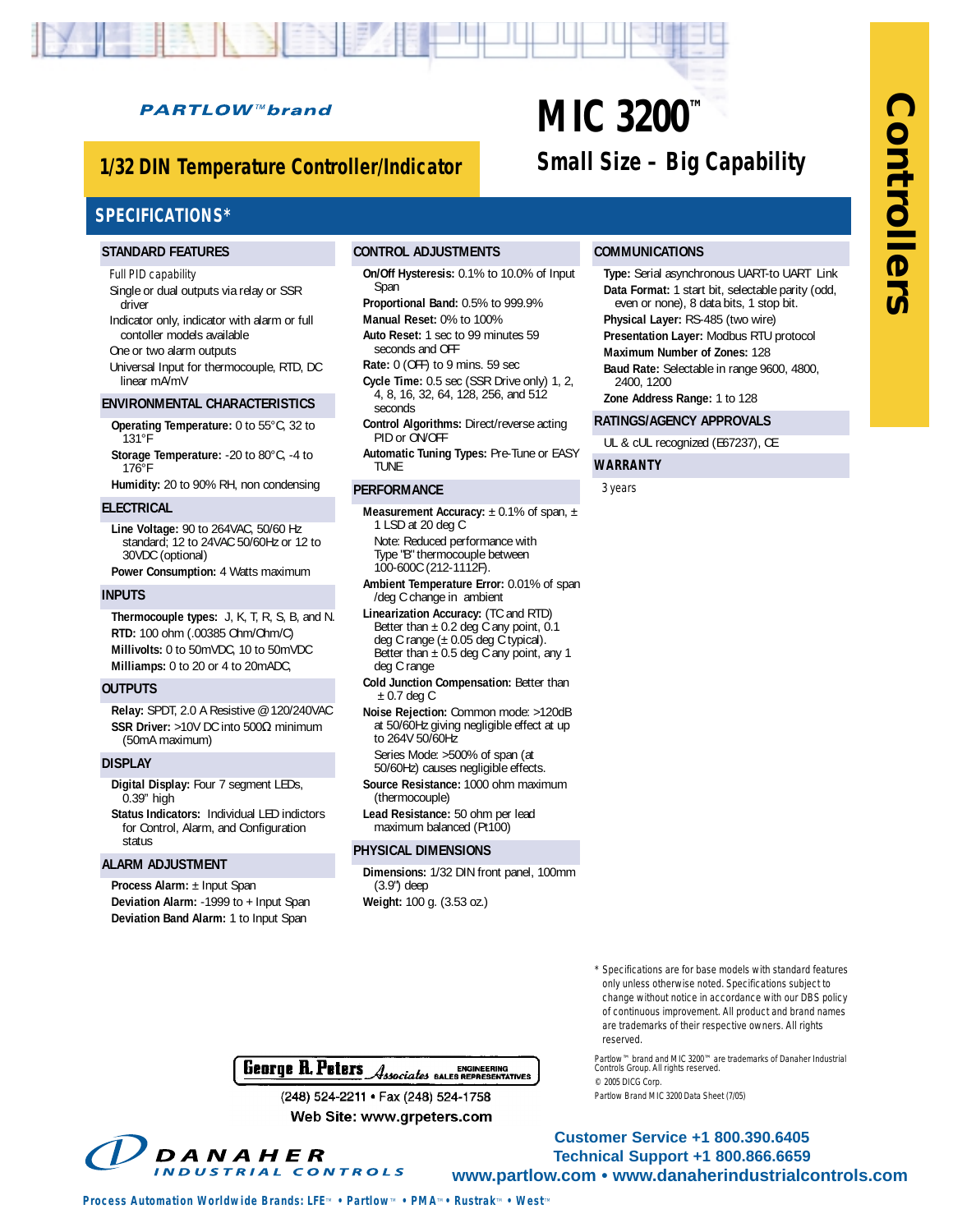# **PARTLOW™brand**

# *1/32 DIN Temperature Controller/Indicator*

# **MODELS**

| Code 1: Model #                                   | Code 2: Process & Alarm 1<br>Outputs                                   | Code 3: Option  | Code 4: Display Color/<br>Line Voltage |
|---------------------------------------------------|------------------------------------------------------------------------|-----------------|----------------------------------------|
| 3200                                              |                                                                        |                 |                                        |
| $1/32$ DIN<br>Temperature<br>Controller/Indicator | Indicator Only<br>00                                                   | $0$ None        | 0 Green Display 90-264VAC              |
|                                                   | Indicator with Relay<br>01                                             | 1 Relay Alarm 2 | 1 Red Display 90-264VAC                |
|                                                   | Output for Alarm 1                                                     | 2 RS-485 Comms  | 2 Green Display 24V AC/DC              |
|                                                   | Indicator with SSR<br>02<br>Driver Output for<br>Alarm 1               |                 | 3 Red Display 24V AC/DC                |
|                                                   | 12 Controller with Relay<br>Output and SSR Alarm 1<br>Output           |                 |                                        |
|                                                   | Controller with SSR<br>21<br>Driver Output and Relay<br>Alarm 1 Output |                 |                                        |
|                                                   |                                                                        |                 |                                        |

# **DIMENSIONS - 1/32 DIN**



Mount to panel 6mm (0.24") thick, minimum. Panel Cutout: 45mm x 22.5mm (1.77" x 0.89")

\* Specifications are for base models with standard features only unless otherwise noted. Specifications subject to change without notice in accordance with our DBS policy of continuous improvement. All product and brand names are trademarks of their respective owners. All rights reserved.

Partlow™ brand and MIC 3200™ are trademarks of Danaher Industrial Controls Group. All rights reserved.

© 2005 DICG Corp.

**MIC 3200™**

*Small Size – Big Capability*

Partlow Brand MIC 3200 Data Sheet (7/05)

**Headquarters:** 1675 Delany Road • Gurnee, IL 60031-1282 • USA Phone: +1 847.662.2666 • Fax: +1 847.662.6633

**Satellite Locations:** 

**North America:** North Carolina, South Carolina, Connecticut, Massachusetts, New York, Canada, British Virgin Islands • **Europe:** United Kingdom, Italy, France, Germany, Spain, Slovakia • **Latin America:** Brazil • **Asia:** China, Japan, Korea, Singapore

George R. Peters Associates SALES REPRESENTATIVES

(248) 524-2211 · Fax (248) 524-1758 Web Site: www.grpeters.com

#### **Customer Service:**

Tel.: +1.800.390.6405 Fax: +1.910.879.5486 partlow.custserv@dancon.com

**Technical Support** Tel.: +1.800.866.6659 Fax: +1.847.782.5277 partlow.techsupport@dancon.com



**www.partlow.com • www.danaherindustrialcontrols.com**

*Process Automation Worldwide Brands: LFE<sup><i>m*</sup> • Partlow<sup>*m*</sup> • PMA<sup>*m*</sup> • Rustrak<sup>*m*</sup> • West<sup>*m*</sup>